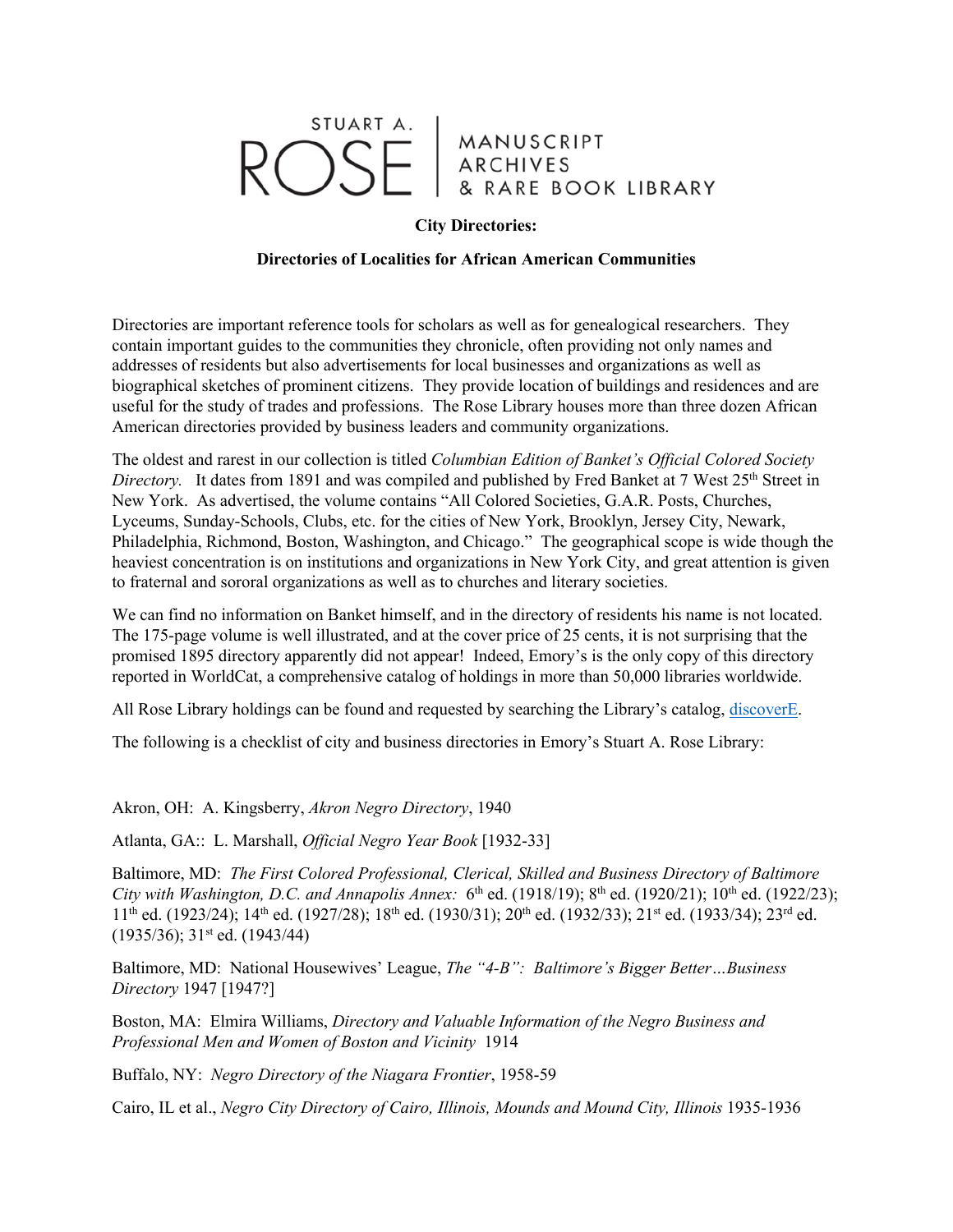Carbondale, IL: Herman Bailey (?), C. C. *Directory of Colored Professional Business Men and Woman [sic],* 1935 (?)

Chicago, IL: Ford S. Black, comp. *Black's Blue Book: Business and Professional Directory: A Compilation of Names, Addresses and Telephones of All Chicago's Colored Business and Professional People* 1921

\_\_\_\_\_\_\_: *Negro Neighborhood Business and Service Directory 1962 Edition*, 1962?

\_\_\_\_\_\_\_: *Scott's Blue Book* [1947]

Cincinnati, OH: C. Lindell and Charles N. King, *The Negro Business Directory: Cincinnati, Ohio*, 1940

Columbus, OH: Wm. A. McWilliams, *Columbus Business & Professional Negro Directory*, 1929 (?)

\_\_\_\_\_\_\_: *Negro Buyer's Guide and Directory Showing and Telling Who's Who* (Columbus, OH, 1944?)

Dallas, TX: Dallas Negro Chamber of Commerce, *Dallas, Texas Negro City Directory*

\_\_\_\_\_\_\_: Don Gilbert, *Negro City Directory of Dallas* [1947}

Denver, CO: *East Denver Directory of Business and Citizenry 1950-51, 2nd Edition*

\_\_\_\_\_\_\_: *A Guide to Black Businesses ad Organizations in Denver* [1954, 1974?]

Des Moines, IA: *Negro Business and Information Directory…Fiscal Period July 1st-June 31st [sic], 1940* 

Detroit, MI: *C. C. D. Directory of Colored Professional Business Men and Woman (sic),* 1935?

Memphis, TN: T. J. Johnson, *Negro Year Book*, 1943 (?)

Muskogee, OK: T. P. Scott, ed., *Muskogee, Oklahoma Negro City Directory 1941-1942 Including the Town of Taft* [n.p.: Sponsored by the Commercial Club, 1941].

New York, NY: Fred Banket, *Columbian Edition of Banket's Official Colored Society Directory*, 1891

Oklahoma City, OK: T. P. Scott, ed., *Oklahoma City Oklahoma Negro City Directory, 1941-1942* [1941]

Pennsylvania: *Pennsylvania Negro Business Directory, 1910: Industrial and Material Growth of the Negroes of Pennsylvania* 1910

Philadelphia, PA: *Miller's Business Directory; A publication Devoted to the General Business Interest of Philadelphia, Camden and Vicinity*, ed. L. C. Franklin Miller, 1927 Edition

\_\_\_\_\_\_\_: Napoleon N. Vaughan, *Who's Who in Greater Philadelphia in the Negro Community,* 1968

\_\_\_\_\_\_\_: *The Philadelphia Negro Directory of Business and Professional Men and Women*, 1944

Philadelphia, PA: Richard R. Wright, Philadelphia Colored Business Directory, 1914

Pittsburgh, PA: *The "New Negro" Directory: Businesses, Churches, Organizations Located in Pittsburgh, Pennsylvania,* 1962

Saint Louis, MO: *Souvenir Program: Saint Louis Negro Business League, Inc.*, 1952

Washington, DC: Howard Year Book, 1916

Wisconsin: Mary Ellen Shadd, *Negro Business Directory, State of Wisconsin, 1950-51* (1950?).